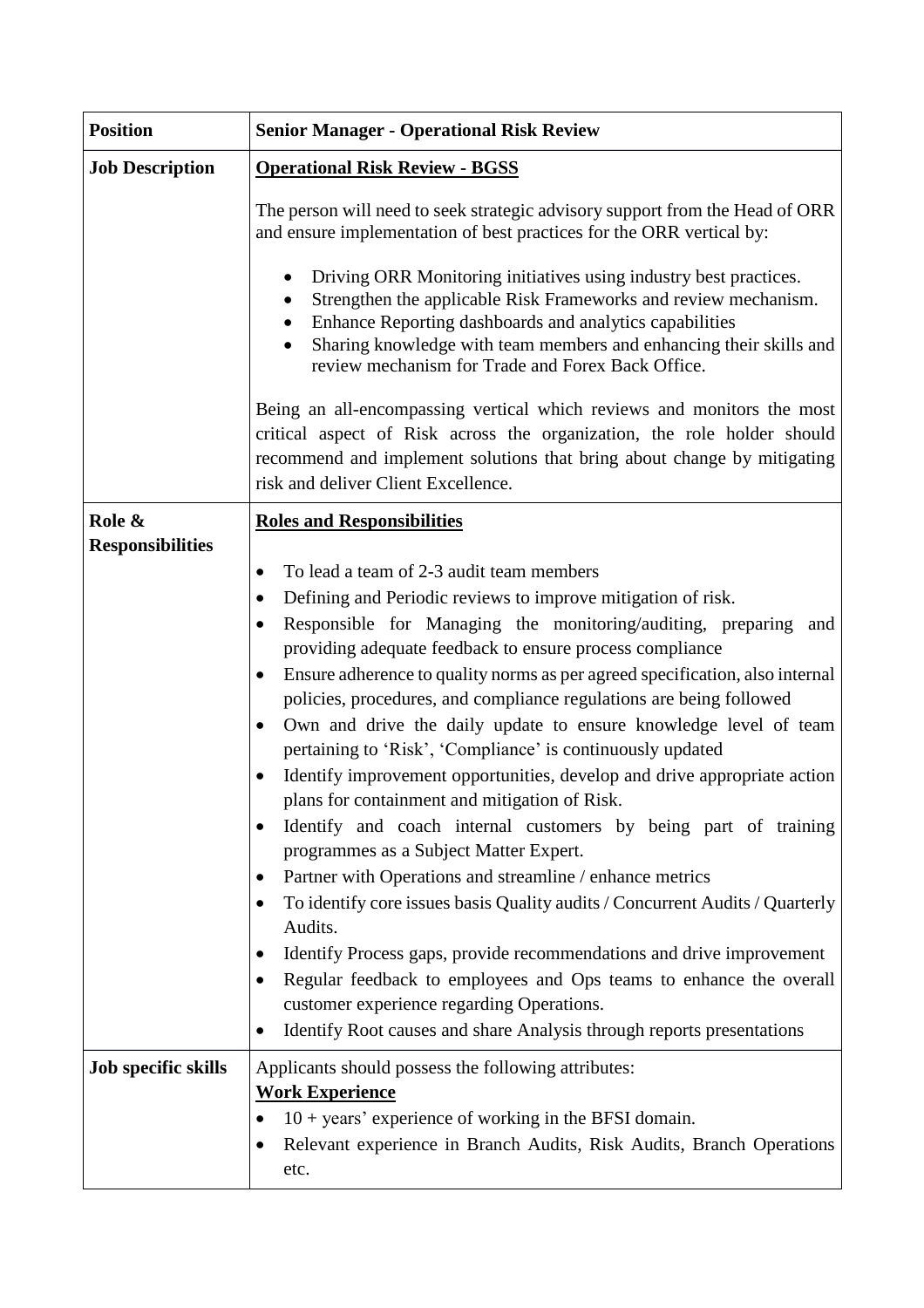|                                     | Should at least have $4 - 5$ years of prior experience in Trade and forex<br>services. Applicants having prior back-office operations experience in the<br>same field would have added advantage.<br>Strong knowledge of FEMA/FEDAI/RBI/UCP/URC/SWIFT/OFAC<br>guidelines, regulatory Framework, interest charge calculations, reading<br>credit reports, identifying red flags.<br>Strong analytical, interpersonal, and verbal and written communication<br>skills.<br>Detail-oriented with strong ability to manage process and time<br>Creating SOP's/Job cards/workflows/knowledge series for<br>Trade<br>٠<br>processes.<br>Create checklist for the review team as per RBI and internal guidelines of<br>Bank and ensure the team follows till end.<br>Liaise with the seniors seeking correct documentation / process<br>adherence as per guidelines.<br>Perform complete and in-depth review of trade processes from time to<br>time and advise to implement changes if required.<br>Ensure that the internal guideline norms are adhered to is in accordance<br>with Bank's guidelines, utilizing circulars or other internal including<br>statutory guidelines. |
|-------------------------------------|---------------------------------------------------------------------------------------------------------------------------------------------------------------------------------------------------------------------------------------------------------------------------------------------------------------------------------------------------------------------------------------------------------------------------------------------------------------------------------------------------------------------------------------------------------------------------------------------------------------------------------------------------------------------------------------------------------------------------------------------------------------------------------------------------------------------------------------------------------------------------------------------------------------------------------------------------------------------------------------------------------------------------------------------------------------------------------------------------------------------------------------------------------------------------|
|                                     | <b>Technical Skills</b><br>Understanding of Process / Operations Audits, Risk Frameworks.<br>The incumbent should have hands on experience and understanding of<br>Products to include the following:<br><b>Imports (including Import Finance)</b><br><b>Exports (including Export Finance)</b><br>Guarantees/SBLC/Buyer's credit<br>Inward Remittance (both for Exports and miscellaneous)<br>Outward Remittance (both for advance and other regulatory remittance)<br><b>Domestic Trade</b><br>Identifying risks and mitigating the same by making recommendations to<br>senior management regarding process improvements, enhancements etc.<br><b>Behavioral Skills</b><br>Excellent verbal, written Communication skills<br>$\bullet$<br>Eye For Detail - Ability to identify potential failure modes<br>Analytical and Problem solving ability<br>Good interpersonal skills                                                                                                                                                                                                                                                                                          |
| <b>Educational</b><br>Qualification | Graduation from a recognized educational institution in India / Overseas<br>Professional qualifications in the areas of Risk, Auditing, Quality<br>Management, Six Sigma will be an added advantage.                                                                                                                                                                                                                                                                                                                                                                                                                                                                                                                                                                                                                                                                                                                                                                                                                                                                                                                                                                      |